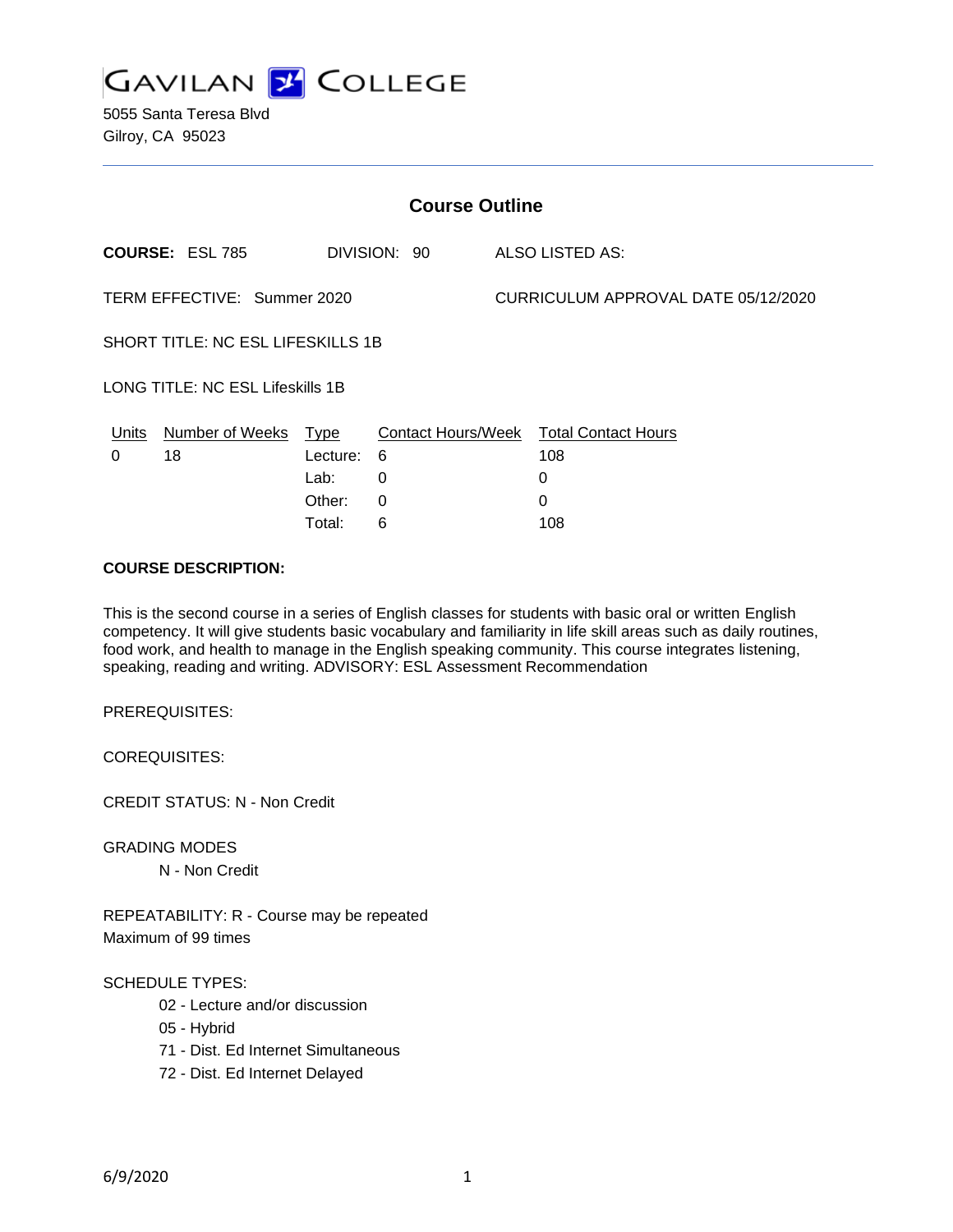## **STUDENT LEARNING OUTCOMES:**

By the end of this course, a student should:

1. Ask and answer simple questions about issues that affect people's daily lives (for example: daily routines, food, work, travel, health).

2. Read and demonstrate a basic understanding of ads, labels and simple paragraphs within the context of the lifeskills topics covered.

3. Make affirmative and negative statements and questions, in oral and written form, using the simple present, present continuous, future, and past tenses within the context of the lifeskills topics covered.

4. Apply thematic vocabulary and basic grammatical structures in real world situations.

## **CONTENT, STUDENT PERFORMANCE OBJECTIVES, OUT-OF-CLASS ASSIGNMENTS**

Curriculum Approval Date 05/12/2020

4 Hours

Content: Introductory information: The student will review giving basic greetings, making introductions, and giving personal information

(name, gender, age, marital status, address, phone number, etc.). Classroom vocabulary will be reviewed. Numbers and the English alphabet will be reviewed.

Student Performance Objectives (SPO):

Students will be able to greet one another, introduce themselves and give personal information, both orally and in written form.

16 Hours

Content: Daily Routines: The student will learn vocabulary related to daily activities. He or she will learn to use the simple present and adverbs of frequency to describe his/her daily

routines. The student will learn to read a schedule. Communication will focus on being able to discuss daily routines.

Student Performance Objectives (SPO): Students will be able to use the simple

present to describe daily routines in spoken and written form.

16 Hours

Content:

Food: The student will learn vocabulary related to the topic of food, such as food names, containers, measures and weights. He or she will learn to talk about his/her favorite foods, food prices and eating habits. The student will learn to read and order from a menu. He or she will learn to distinguish

between count and non-count nouns. Communication will focus on being able to describe different foods, quantities and prices.

Student Performance Objectives (SPO): Students will be able to identify and describe different foods in different quantities.

16 Hours

Content: Work: The student will learn vocabulary related to the topic of jobs and occupations. The

student will learn to name different jobs and occupations, identify the basic duties and skills associated with those occupations, describe his/her job or occupation, and ask others about their jobs.

He or she will learn to use the past tense to describe past job experiences and the modal "can" to describe job skills and abilities. The student will learn to read job ads, fill out a job

application and interview for a job. Communication will focus on being able to discuss a variety of jobs and occupations and the basic duties of each.

Student Performance Objectives (SPO): Students

will be able to identify different occupations and talk about the skills required for each. They will be able to describe their past job experiences using the past tense in spoken and written form.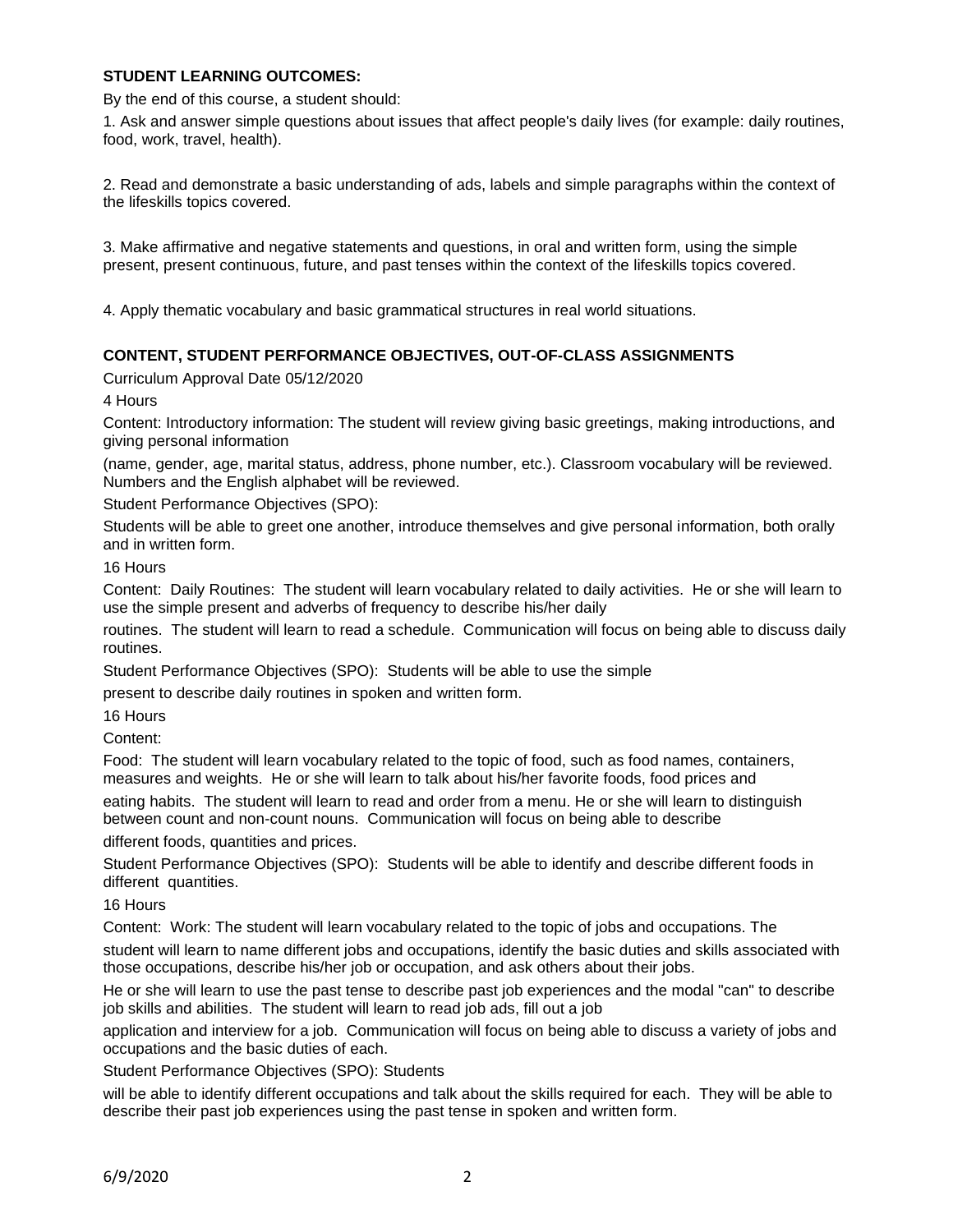16 Hours

Content: Travel: The student will learn vocabulary related to the topic

of taking a trip. The student will learn to describe their experience traveling on an airplane, train, and bus. He or she will learn to read a bus schedule. He or she will learn to use the past

tense of "be" to describe a trip. Communication will focus on being able to ask and answer questions about a trip.

Student Performance Objectives (SPO): Students will be able to talk about trips

they have taken. They will be able to describe a trip using the past tense of "be" in spoken and written form. 16 Hours

Content: Health: The student will learn vocabulary related to the topic of the body and health. The student will learn to identify the external parts of the

body, make a doctor's appointment, report basic health problems, follow basic instructions at a medical exam, and have a simple prescription filled. He or she will learn to use the modal "should" for

giving advice. Communication will focus on being able to name the parts of the body to discuss health and health problems.

Student Performance Objectives (SPO): Students will be able to make and

attend doctor appointments, have prescriptions filled, and read a prescription label.

Out-of-Class Assignments: Written textbook assignments; assigned readings; oral practice; vocabulary memorization

16 Hours

Content: Home: The student will learn vocabulary related to the topic of the home, such as rooms, furniture and household repairs. He or she will learn to use the future tense

with "going to" and "will" to describe future plans. The student will be introduced to object pronouns. Communication will focus on being able to describe the home and household repairs.

**Student** 

Performance Objectives (SPO): Students will be able to describe household repairs and read housing ads. They will be able to use the future tense as it relates to the home, both orally and in written

form.

5 Hours

Content: Review vocabulary and grammatical structures.

**Student** 

Performance Objectives (SPO): Students will be able to carry on short conversations, read basic paragraphs and write simple sentences using the thematic vocabulary and grammar introduced during the semester.

3 Hours

Final Exam

# **METHODS OF INSTRUCTION:**

Students are taught the English language through a variety of activities that include: conversations, role playing, dialogues, reading, writing practice, and dictation. All activities are based on thematic topics of immediate use for beginning-level students who need to get basic communicative competence in English. A few suggested methods are TPR (Total Physical Response), the Natural Approach, the Communicative Approach, Cooperative Learning, and Experiential Learning.

## **OUT OF CLASS ASSIGNMENTS:**

Assignment Description:

Written textbook assignments; assigned readings; oral practice; vocabulary memorization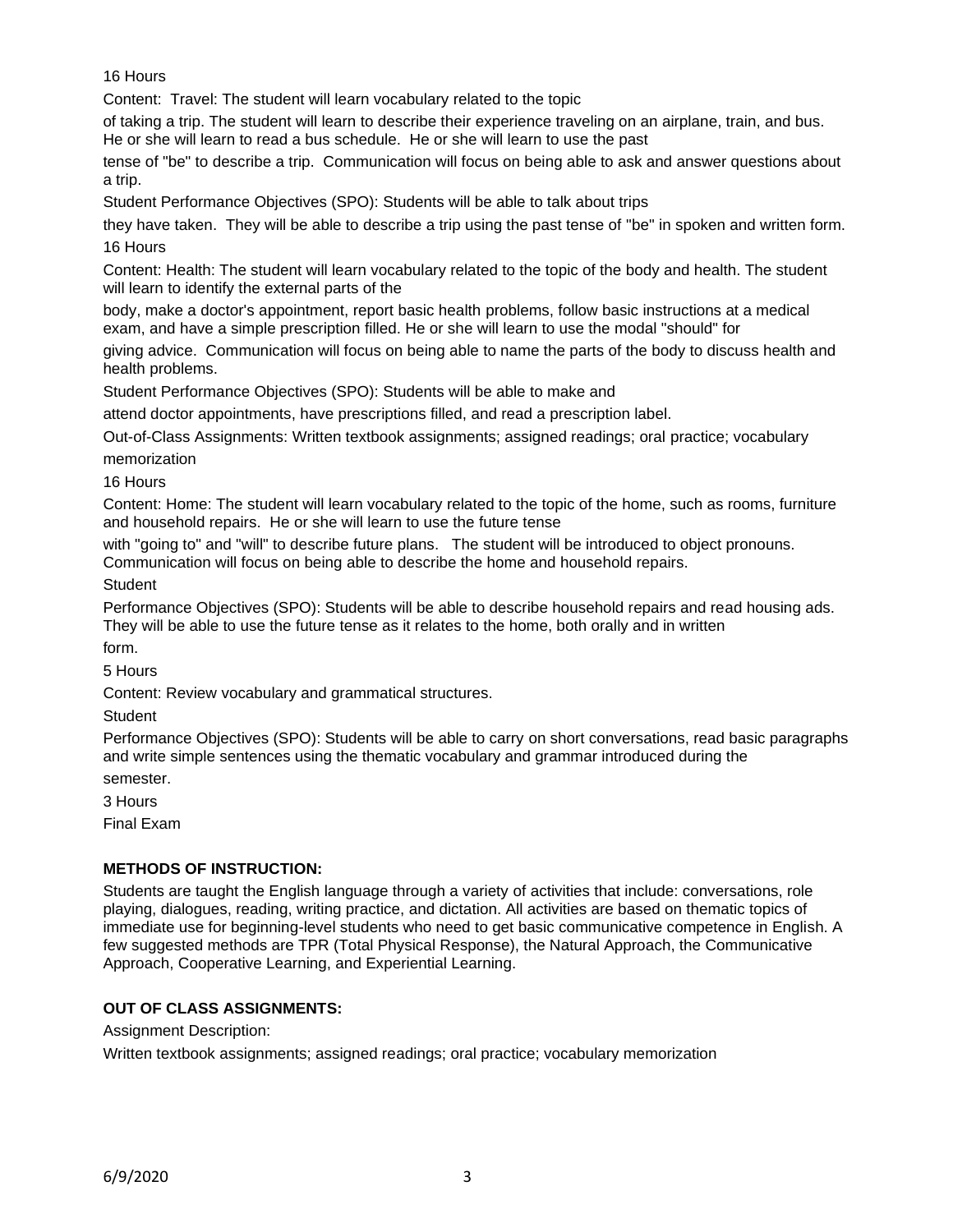# **METHODS OF EVALUATION:**

Writing assignments Percent of total grade: 5.00 % Writing Assignments: Percent range of total grade: 5 % to 10 % Written Homework Skill demonstrations Percent of total grade: 15.00 % Skill Demonstrations: Percent range of total grade: 10 % to 20 % Class Performance/s Objective examinations Percent of total grade: 85.00 % Objective examinations: Multiple Choice True/False Matching Item Completion Other: Short answer and oral interview

#### **REPRESENTATIVE TEXTBOOKS:**

Jenkins and Johnson. Stand Out 1 (Second Half). National Geographic,2016.

Or other appropriate college level text.

Reading Level of Text, Grade: Integrated ESL High Beginning Literacy (From the ESL CB 21 Rubric) Verified by: Verified by:Nicole Cisneros